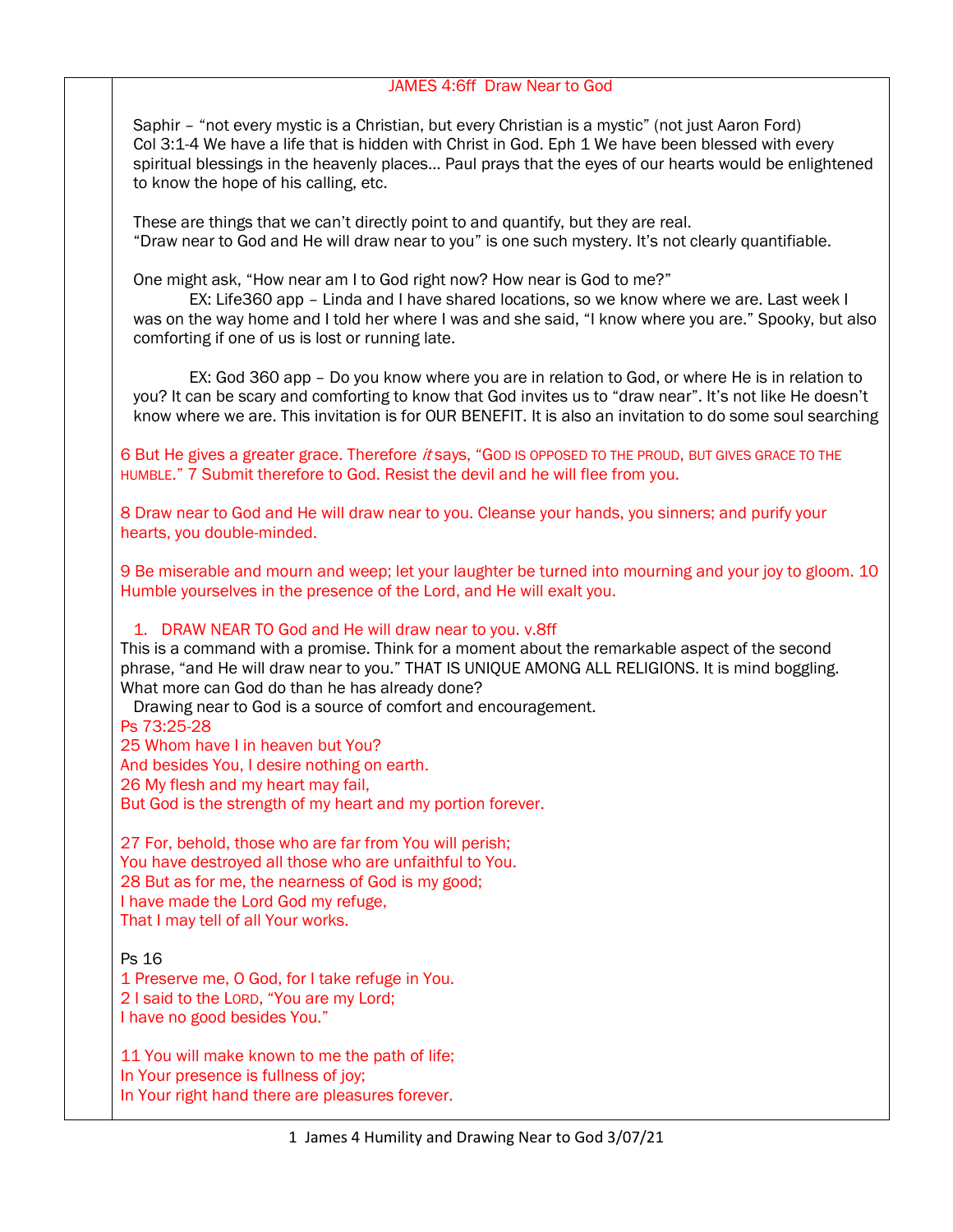There is GOOD NEWS of hope for the double-minded sinner in this passage. You can get back on track by drawing near to God. There's no formula, but based on what we know of the character of God, for every 1 step we take toward God, He is likely to take 100 towards us. He already bridged the gulf between us by sending Christ and giving us His Word. To draw near means that we are to develop intimacy with God by abiding in His grace through Christ. It means that we make time with Him a priority. Some of you are thinking, "I don't know how to do that with God." OK. How do you get close to the special people in your life? Some are thinking, "I don't know how to do that either." Friends, DRAWING NEAR TO God IS NOT a matter of technique; it's a matter of priority. How do you get close to anything that you like? You SPEND TIME WITH IT. You make time for it. We MAKE time for who or what is important to us. We figure it out and we make it work BECAUSE WE WANT TO. This is the self-examination part of the verse. We have to ask ourselves if we really want to draw near to God. Let me suggest three aspect of 'drawing near' as described by David Mathis (Habits of Grace) Principles of ongoing grace: 1. Hearing God's voice (His Word) 2. Having His ear (prayer) 3. Belonging to His body (fellowship) PSALM 27 – seeking the face of God 4 One thing I have asked from the Lord, that I shall seek: HOW WOULD YOUR SPOUSE OR KIDS OR BEST FRIEND COMPLETE THAT SENTENCE ABOUT YOU? That I may dwell in the house of the Lord all the days of my life, To behold the delightfulness of the Lord And to meditate in His temple. Drawing near in a relationship involves honesty and vulnerability. What does that look like with God? EX: Read the Psalms – it is pouring your heart out to God in times of joy, fear, despair, and confusion. ADOLP SAPHIR The Hidden Life: Thoughts on COMMUNION WITH God There is no safety in distance from God. "Drawing nigh to God" is the most comprehensive expression to describe the soul's attitude toward God. Prayer is the culminating point of this attitude". Drawing Near to God entails the Coram Deo, or of living "before the face of God". You could say that this is THE BIG IDEA of the Christian life. It is a call to TAKE God SERIOUSLY in our lives – in our thinking, our planning, in our affections, and in how we invest our time, talent, and treasure. Whatever, wherever, and whenever we are doing anything, we are doing it before the face of God. To draw near to God is to embrace Him as He is, for who He is, and that means that we must submit to Him as our Sovereign King, who invites us to come before the throne of grace. We draw near to God when we embrace Him as He has revealed Himself to us. BEWARE OF "I like to think of God as" or in the language of our day "Reimagine God"; those are not helps for drawing near to God. Those ideas teach drawing near to the idols that we have created in our minds to replace God.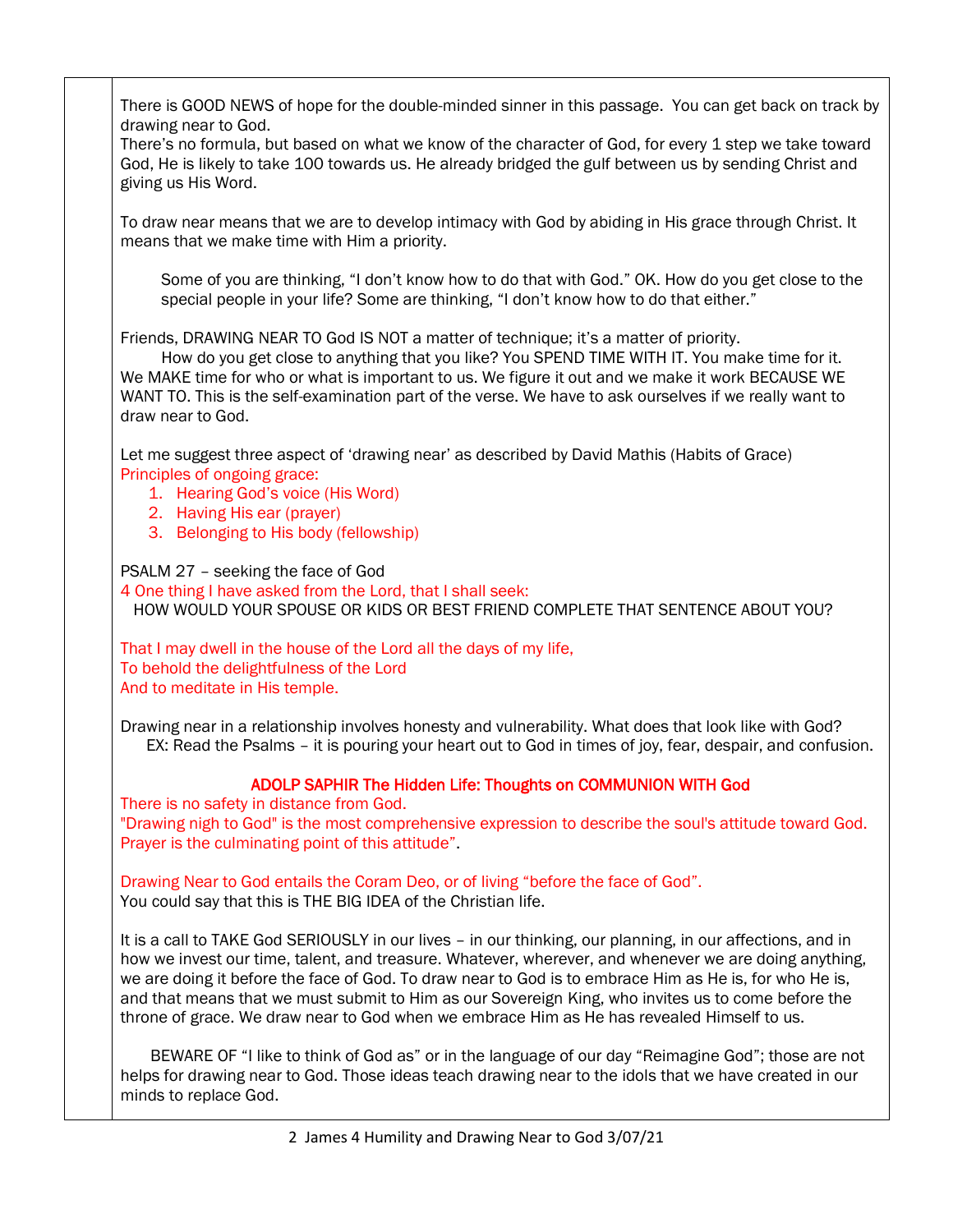To "draw near' to God means that we don't compartmentalize our lives with the "religious" stuff over here and the "non-religious" stuff over there.

"Drawing nigh to God" describes the central characteristic of the Christian's life. In the meditation of our hearts, in the desires of our soul, in the activities and enjoyments of our daily path, we approach God; for we wish to live before Him, conscious of His presence, in constant dependence and in constant enjoyment of His grace.

Saphir…

And "God drawing nigh to us" is the most comprehensive expression to describe God's dealings with us. The Scripture, is the great, and in many respects the unique, channel of God's communications to the soul; or rather it is central, round which all other divine influences gather.

Prayer and the reading of Scripture are the great means of sustaining and nourishing the inner life, if they are understood in a spiritual and not a mechanical manner. They have no power in themselves but are the means that lead us to Christ.

James is speaking to believers who understand that the only way that we can draw near to God is by and through Jesus Christ. The only other option would be a blameless life and that is impossible. The only safe place for us is close to God – in the arms of the Father, at the feet of Jesus.

The urge to draw near to God tends to come in one of two ways:

- 1) We heed the call and promise of God in this verse and receive them as fresh reminders of the privilege of the life of faith. For all the talk about privilege in our culture today, the privilege that REALLY MATTERS belongs to all who know Christ – not matter your age, sex, nation, race, or tribe.
- 2) We have been drawing near to other things false gods, idols of the heart- and we are distressed and downcast. They have not lived up to their promises and our hearts are weary and we finally see our need for the living water and bread of life that only comes from Christ.

Either way, the path to drawing near leads us to the finished work of Christ and the soul satisfying person of God as He is revealed IN HIS WORD.

We find that God is the great initiator in drawing near to us. He has brought us to Himself having made peace through the blood of Christ- Col 1:20ff

21 And although you were formerly alienated and hostile in mind, engaged in evil deeds, 22 yet He has now reconciled you in His fleshly body through death, in order to present you before Him holy and blameless and beyond reproach—

Draw near with confidence by faith knowing that Christ has qualified you to come before the throne of grace.

"It is Finished" 1864 James Proctor Cast your deadly "doing" down— Down at Jesus' feet; Stand in Him, in Him alone, Gloriously complete.

By His grace, God draws our hearts, and the result is that our hearts want to draw near to Him.

 Sound of Music : "There's nothing more irresistible to a man than a woman who's in love with him." There's nothing more irresistible to a wayward saint than a God who loves him. Our problem is that we've allowed our hearts to move away from God and we've forgotten his love or we've taken it for granted.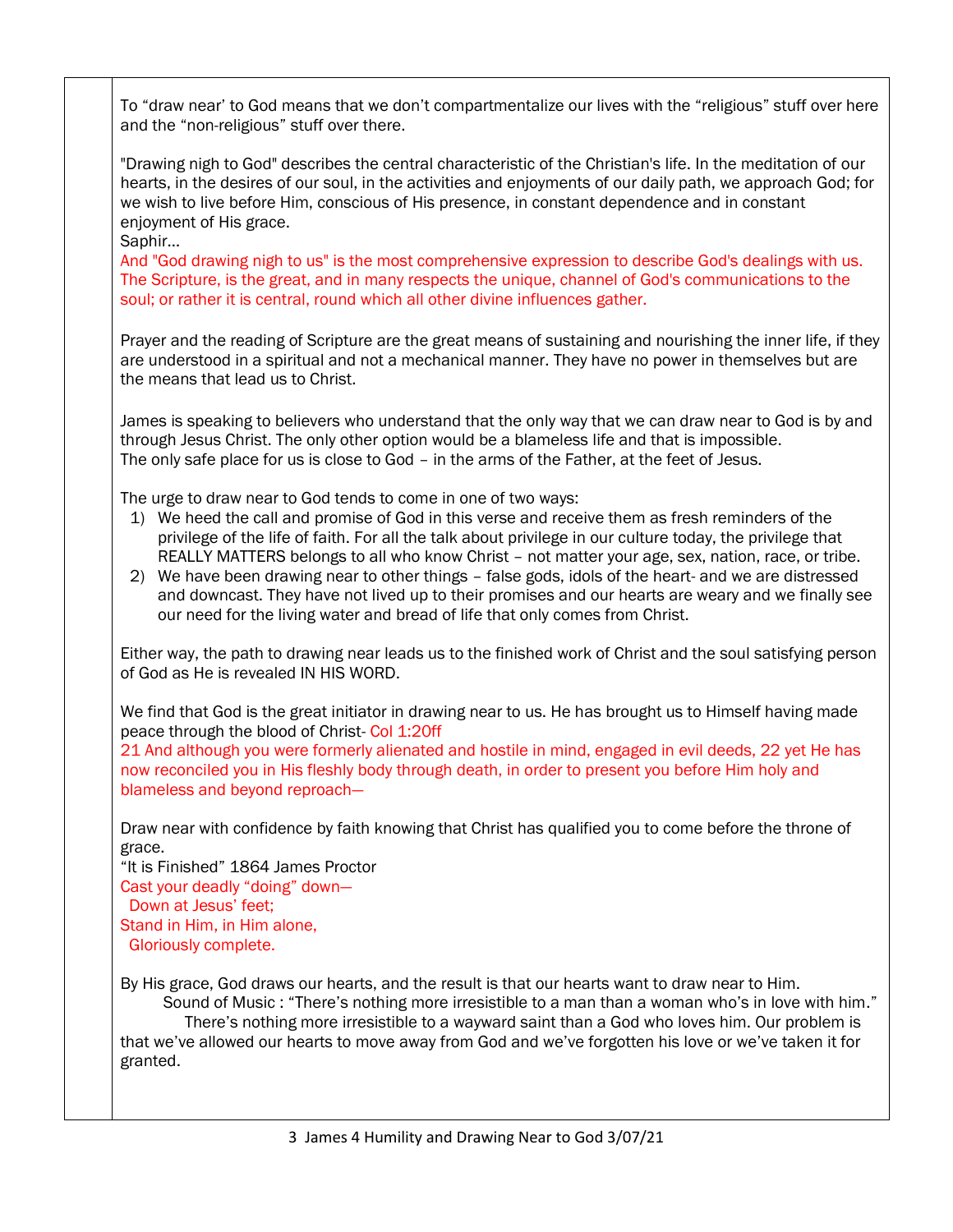When our souls are refreshed with the love of the Father then we will want to draw near to Him. This is not a passive longing, but rather a focused energy of the soul to seek and draw near to God. We are aware of our need for God and his grace. We become aware of our need to "purify our hearts, to mourn and weep." Yet in all of this we also find hope because we know that with God all things are possible – we are more loved, forgiven and accepted than we dare imagine.

One of the dangers we face in our churched culture is that we may know the doctrine and the right things to say and do without ever DRAWING NEAR TO God.

HOW TO DRAW NEAR –

I'm going to tell you something that you've already heard in some way, but the reminder is important. NEWS FLASH\*\* We draw near to God and He draws near to us through prayer and the Word. There, I've said it. You were expecting it and waiting for it. There it is.

But let me tweak it: We shouldn't approach a "quiet time" as a negotiation with God: "I've read 3 chapters (of Leviticus), so now God owes me a great day."

I've already mentioned several quotes from the Psalms which speak of the authors hunger and thirst for God. Their pursuit of God wasn't negotiation; it was from a heart that hungered for more than what the world can give.

The English Puritans called their morning time with God "THE TRANSACTION."

What is a transaction? It is a "trans-action," that is, a "cross-action" or an exchange in which we feel that we have really crossed the barrier between the human and the divine. We don't just read verses or say prayers, we seek—and find—the face of God. There is an actual relationship—a communing of hearts and minds in which God gets our love and worship, and we receive his love and grace. Scripture describes this as "tasting and seeing that the Lord is good." Ps 34

Do you know that reality in your walk with God?

I warned you that every Christian is a mystic, in some way, and many of us aren't comfortable with that. But we can be if we lean into it. I dare say that it would be a good step toward spiritual and emotional health.

The Psalms and the Valley of Vision are full of such language.

## THE AWAKENED SINNER

But although my mind is perplexed and divided, my nature perverse, yet my secret dispositions still desire You. Let me not delay to come to You; Break the fatal enchantment that binds my evil affections, and bring me to a happy mind that rests in You, for You have made me and cannot forget me. Let thy Spirit teach me the vital lessons of Christ, for I am slow to learn; And hear thou my broken cries.

## Never forget this important principle: IF IT'S WORTH DOING; IT'S WORTH DOING

v. 10 Humble yourselves in the presence of the Lord, and He will exalt you.

 We don't humble ourselves just to get exalted, but it is a surprising result in the economy of God. Not so with the world where being bold and assertive is seen as the way to success.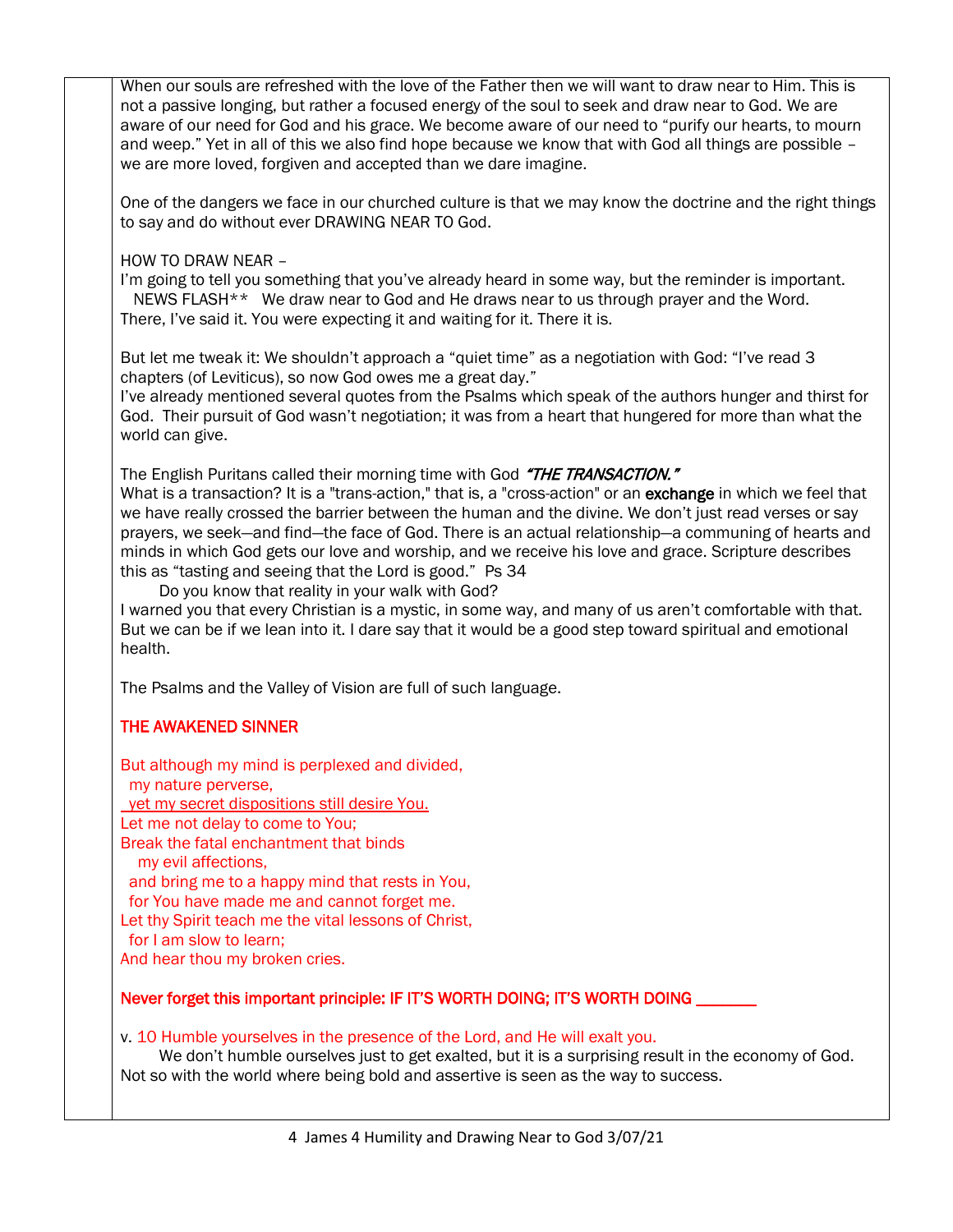# REALITY CHECK:

Where is God right now? Ps 11; 16 He is in His holy temple and in His presence is fullness of joy What does he think of you? He delights in us as He delights in His Son, Jesus. Where is Christ right now? Heb 8:1 – He is seated at the right hand of the Father and he makes intercession for us.

Where is the Holy Spirit right now? Gal 4:6 God has sent forth the spirit of His Son into our hearts, crying, "ABBA! Father"

Where are you right now? Are you drawing near to God or are you stuck in a rut?

If you feel there is a "wall" between you and God, repent. And, if you don't want to repent, or don't know what to repent of—*tell Him that!* Be honest about who you are and how you feel. (Trying to hide is useless anyway.) Cry out for the Spirit to make the Father "at home" in your heart

There's no formula, but based on what we know of the character of God, for every 1 step we take toward God, He is likely to take 100 steps towards us.

Drawing near to God is not a one-time event. It is a lifestyle – both a necessity and a delight.

Draw near to God and He WILL draw near to you.